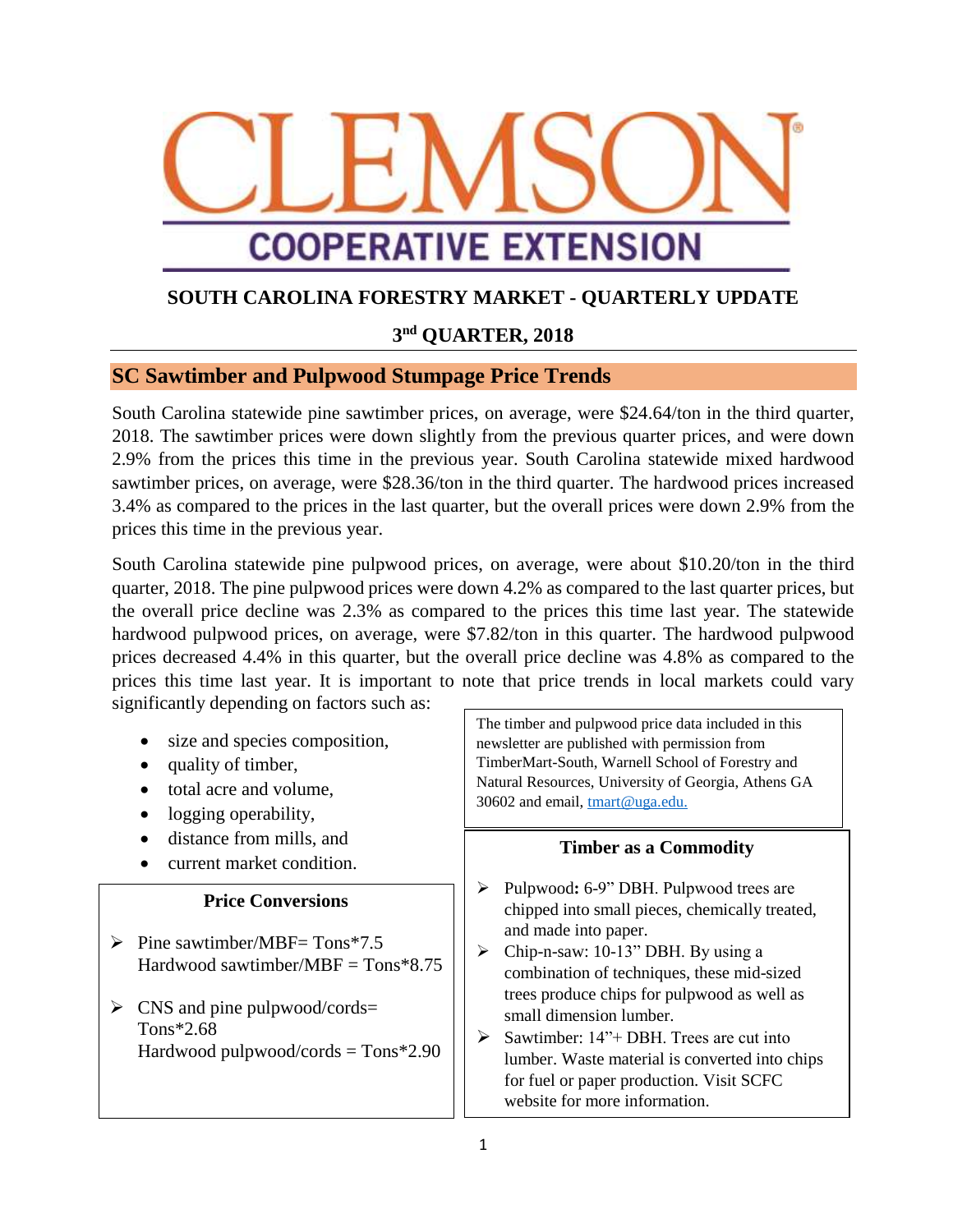# **Extension Specialist Joins the Clemson Extension Team**

Dr. David Coyle recently joined the Clemson Forestry and Environmental Conservation faculty as an Extension Specialist in forest health and invasive species. Dave brings his 22+ years of experience from the University of Georgia, where most recently he developed and operated a regional forest health and invasive species program which served the needs of forestry professionals across the 13 state southeastern region. Dave can be reached at [dcoyle@clemson.edu](mailto:dcoyle@clemson.edu) or 864-656-9766. Dave maintains an active social media presence as @drdavecoyle on Twitter and Instagram, and serves as an expert diagnostician for the Southern Forest and Tree Health Diagnostics Facebook page



[\(https://www.facebook.com/groups/SouthernTreeHealthDiagnostics/\)](https://www.facebook.com/groups/SouthernTreeHealthDiagnostics/), a free, open page where anyone can post pictures of their forest or tree health issue and experts will help determine what the problem is and make recommendations as to proper management tactics. Dave's regional forest health and invasive species Facebook page is

[https://www.facebook.com/southernforesthealth/.](https://www.facebook.com/southernforesthealth/) Welcome to the team, Dave!

### **News Section**

#### **Forest Industry News:**

- o Ridgeland Pellet Co., LLC plans to launch new manufacturing operations in Jasper County. The company's \$8.1 million investment is projected to create 27 new jobs over the next five years.
- o Resolute Forest Products Inc. announced that it has entered into a definitive asset purchase agreement with New-Indy Containerboard, LLC for the sale of its Catawba, South Carolina, paper and pulp mill, for a total purchase price of about \$300 million.
- o On October 8, Governor Henry McMaster issued Executive Order 2018-47 which extends the waiver for truck weight limits up to 90,000 pounds for 120 days in response to Hurricane Florence.
- o Governor McMaster signed House Bill 4727 that permanently reauthorized the Conservation Bank in South Carolina.

#### **Forestry Asssociation of South Carolina**

- o Annual convention (November 7-9, 2018) at Hilton Head Island, SC.
- o The next meeting of the Darlington-Florence Forest Landowners will be a tour of Domtar Paper at their Bennettsville mill on Monday, November 19th at 10 a.m. Domtar will provide lunch following the tour.
- o NATIONAL FOREST PRODUCTS WEEK! Oct. 21-27, 2018. It was established in 1960 and begins every year on the third Sunday of October.